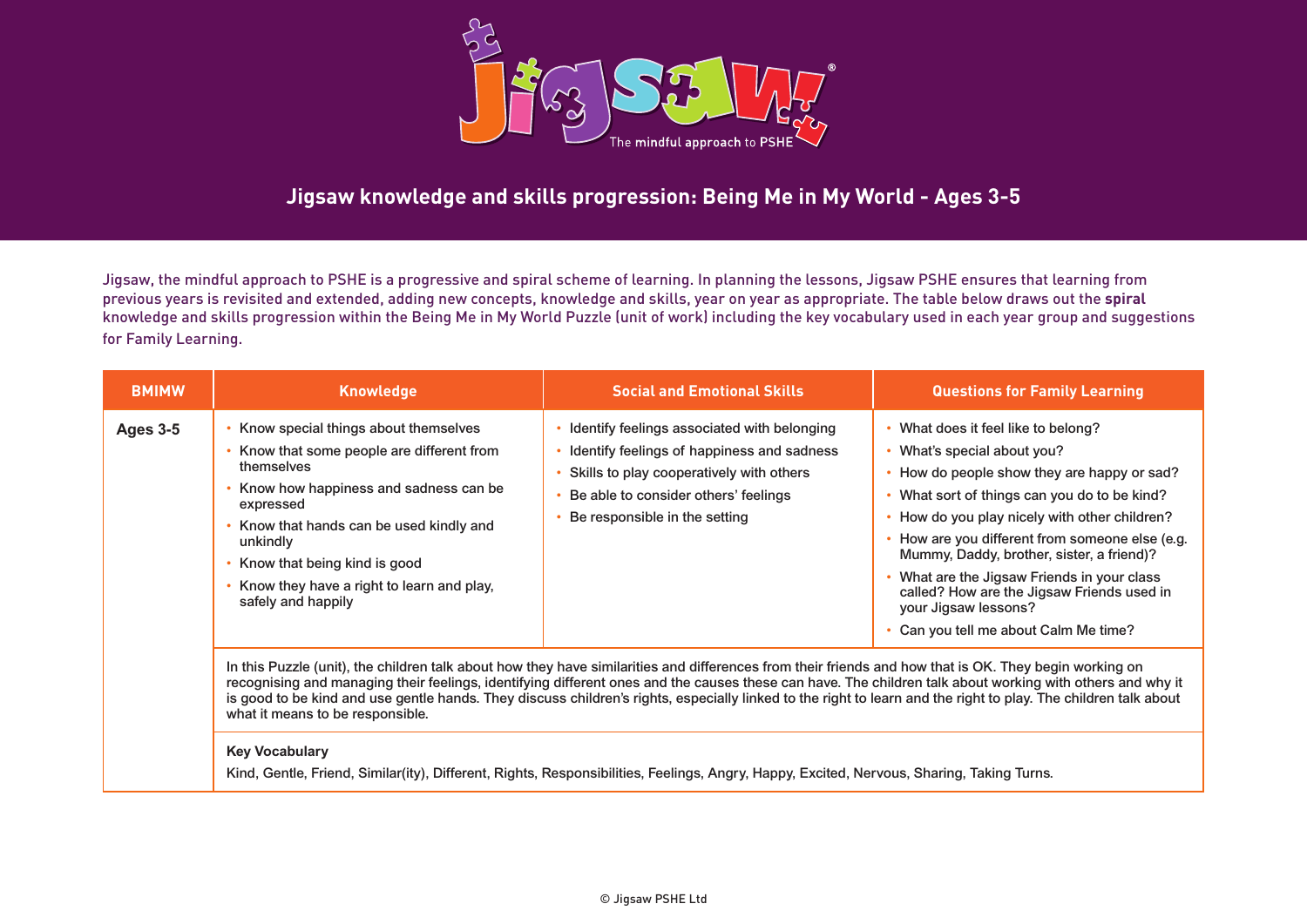

### **Jigsaw knowledge and skills progression: Celebrating Difference - Ages 3-5**

Jigsaw, the mindful approach to PSHE is a progressive and spiral scheme of learning. In planning the lessons, Jigsaw PSHE ensures that learning from previous years is revisited and extended, adding new concepts, knowledge and skills, year on year as appropriate. The table below draws out the spiral knowledge and skills progression within the Celebrating Difference Puzzle (unit of work) including the key vocabulary used in each year group and suggestions for Family Learning.

| <b>CD</b>       | <b>Knowledge</b>                                                                                                                                                                                                                                                                                                                                                                                                                                                                                                                                                                                                                                                                | <b>Social and Emotional Skills</b>                                                                                                                                                                                                                                                                                                                                                                                                                                                                                                                                                                                                                                                                                                                                                                                                                                                                                                                                                              | <b>Questions for Family Learning</b>                                                                                                                                                                                                                                                                                                                                                                                                              |
|-----------------|---------------------------------------------------------------------------------------------------------------------------------------------------------------------------------------------------------------------------------------------------------------------------------------------------------------------------------------------------------------------------------------------------------------------------------------------------------------------------------------------------------------------------------------------------------------------------------------------------------------------------------------------------------------------------------|-------------------------------------------------------------------------------------------------------------------------------------------------------------------------------------------------------------------------------------------------------------------------------------------------------------------------------------------------------------------------------------------------------------------------------------------------------------------------------------------------------------------------------------------------------------------------------------------------------------------------------------------------------------------------------------------------------------------------------------------------------------------------------------------------------------------------------------------------------------------------------------------------------------------------------------------------------------------------------------------------|---------------------------------------------------------------------------------------------------------------------------------------------------------------------------------------------------------------------------------------------------------------------------------------------------------------------------------------------------------------------------------------------------------------------------------------------------|
| <b>Ages 3-5</b> | Know what being proud means and that<br>people can be proud of different things<br>Know that people can be good at different<br>things<br>Know what being unique means<br>Know that families can be different<br>Know that people have different homes and<br>why they are important to them<br>Know different ways of making friends<br>Know different ways to stand up for myself<br>Know the names of some emotions such as<br>happy, sad, frightened, angry<br>Know that they don't have to be 'the same as'<br>to be a friend<br>Know why having friends is important<br>Know some qualities of a positive friendship<br>if someone says or does something unkind to them. | Identify feelings associated with being proud<br>Identify things they are good at<br>Be able to vocalise success for themselves<br>and about others successes<br>Identify some ways they can be different and<br>the same as others<br>Recognise similarities and differences<br>between their family and other families<br>Identify and use skills to make a friend<br>Identify and use skills to stand up for<br>themselves<br>Recognise emotions when they or someone<br>else is upset, frightened or angry<br>In this Puzzle (unit) children are encouraged to think about things that they are good at whilst understanding that everyone is good at different things.<br>They talk about being different and how that makes everyone special but also recognising that we are the same in some ways. The children talk about<br>their homes and are asked to explain why it is special to them. They talk about friendship and how to be a kind friend and how to stand up for themselves | Can you say how you are different from a<br>friend?<br>Can you say how you are the same as a<br>friend?<br>• What makes a family?<br>• What makes you proud?<br>What are you good at doing?<br>Are all families the same?<br>What can you do to make a friend?<br>How can you tell when someone is feeling<br>sad, angry or upset?<br>• If someone is making you feel sad or upset<br>what can you do about it?<br>Shall we share a Calm Me time? |
|                 | <b>Key Vocabulary</b>                                                                                                                                                                                                                                                                                                                                                                                                                                                                                                                                                                                                                                                           |                                                                                                                                                                                                                                                                                                                                                                                                                                                                                                                                                                                                                                                                                                                                                                                                                                                                                                                                                                                                 |                                                                                                                                                                                                                                                                                                                                                                                                                                                   |

Different, Special, Proud, Friends, Kind, Same, Similar, Happy, Sad, Frightened, Angry, Family.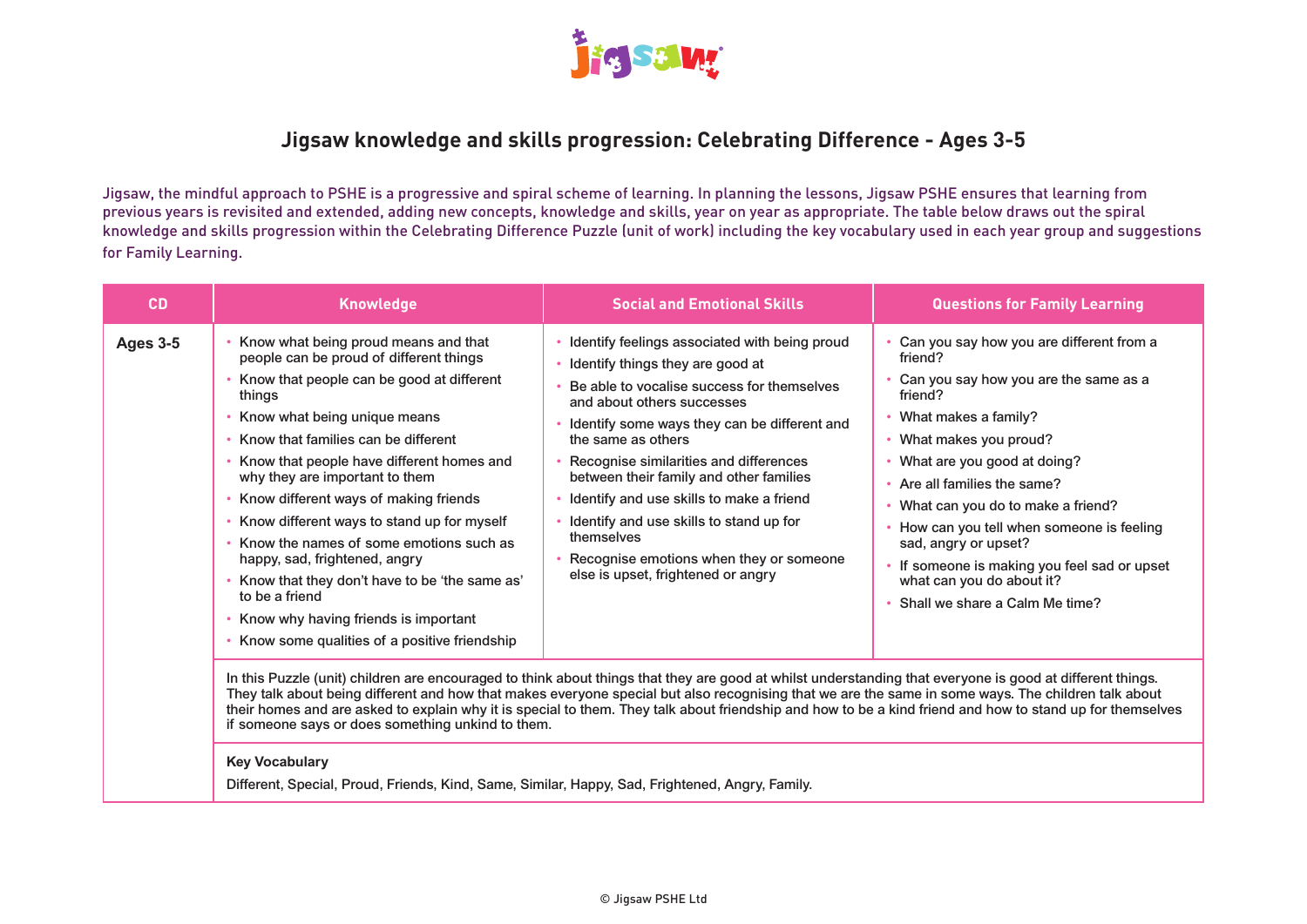

# **Jigsaw knowledge and skills progression: Dreams & Goals - Ages 3-5**

Jigsaw, the mindful approach to PSHE is a progressive and spiral scheme of learning. In planning the lessons, Jigsaw PSHE ensures that learning from previous years is revisited and extended, adding new concepts, knowledge and skills, year on year as appropriate. The table below draws out the **spiral** knowledge and skills progression within the Dreams and Goals Puzzle (unit of work) including the key vocabulary used in each year group and suggestions for Family Learning.

| <b>DG</b>       | <b>Knowledge</b>                                                                                                                                                                                                                                                                                                                                                                                                                                                                                                                          | <b>Social and Emotional Skills</b>                                                                                                                                                                                                                                                                                                                                                                                                                                                                                                                                                                                                  | <b>Questions for Family Learning</b>                                                                                                                                                                                                                                                                                                                                                                                                                                                      |
|-----------------|-------------------------------------------------------------------------------------------------------------------------------------------------------------------------------------------------------------------------------------------------------------------------------------------------------------------------------------------------------------------------------------------------------------------------------------------------------------------------------------------------------------------------------------------|-------------------------------------------------------------------------------------------------------------------------------------------------------------------------------------------------------------------------------------------------------------------------------------------------------------------------------------------------------------------------------------------------------------------------------------------------------------------------------------------------------------------------------------------------------------------------------------------------------------------------------------|-------------------------------------------------------------------------------------------------------------------------------------------------------------------------------------------------------------------------------------------------------------------------------------------------------------------------------------------------------------------------------------------------------------------------------------------------------------------------------------------|
| <b>Ages 3-5</b> | Know what a challenge is<br>Know that it is important to keep trying<br>Know what a goal is<br>Know how to set goals and work towards<br>them<br>• Know which words are kind<br>Know some jobs that they might like to do<br>when they are older<br>Know that they must work hard now in order<br>to be able to achieve the job they want when<br>they are older<br>Know when they have achieved a goal<br>able to have the job they want. They also talk about achieving goals and the feelings linked to this.<br><b>Key Vocabulary</b> | • Understand that challenges can be difficult<br>Recognise some of the feelings linked to<br>perseverance<br>• Talk about a time that they kept on trying and<br>achieved a goal<br>Be ambitious<br>• Resilience<br>• Recognise how kind words can encourage<br>people<br>• Feel proud<br>• Celebrate success<br>In this Puzzle the children talk about challenges and facing up to them. They discuss not giving up and trying until they have achieved their goal. The<br>children are encouraged to think about jobs that they might like to have when they are older and are taught to associate what they learn now with being | • What is a challenge?<br>How does it feel when you think you can't do<br>something?<br>What job would you like when you are older?<br>• What goals have you set?<br>Why is it important to keep trying?<br>Tell me about a time when something was<br>$\bullet$<br>hard but you kept trying.<br>How do you like to celebrate when you<br>achieve something?<br>• How can we celebrate together?<br>• How does Jigsaw Jenie help you in lessons?<br>• Can you tell me about Calm Me time? |
|                 | Dream, Goal, Challenge, Job, Ambition, Perseverance, Achievement, Happy, Kind, Encourage.                                                                                                                                                                                                                                                                                                                                                                                                                                                 |                                                                                                                                                                                                                                                                                                                                                                                                                                                                                                                                                                                                                                     |                                                                                                                                                                                                                                                                                                                                                                                                                                                                                           |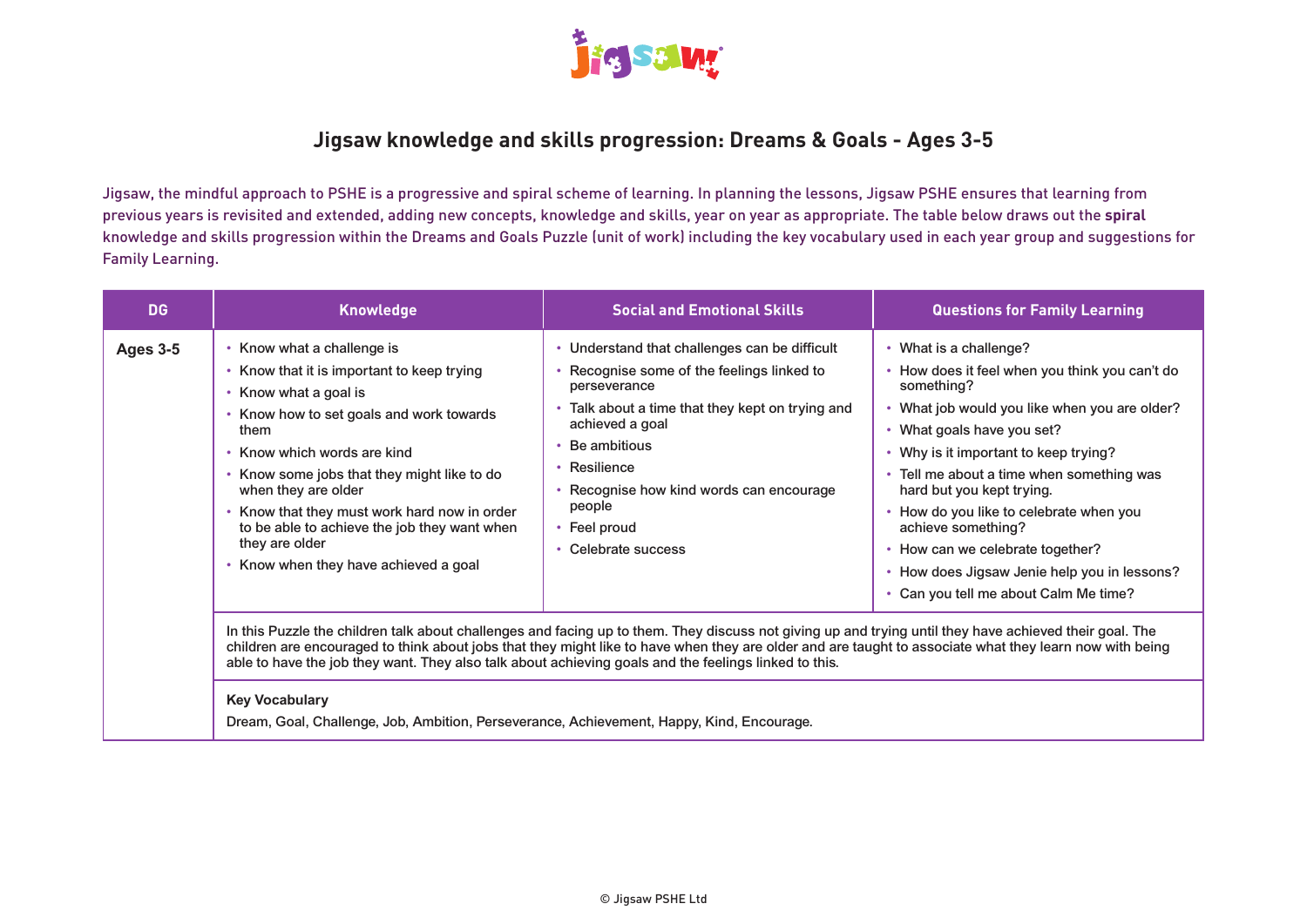

# **Jigsaw knowledge and skills progression: Healthy Me - Ages 3-5**

Jigsaw, the mindful approach to PSHE is a progressive and spiral scheme of learning. In planning the lessons, Jigsaw PSHE ensures that learning from previous years is revisited and extended, adding new concepts, knowledge and skills, year on year as appropriate. The table below draws out the **spiral** knowledge and skills progression within the Healthy Me Puzzle (unit of work) including the key vocabulary used in each year group and suggestions for Family Learning.

| <b>HM</b>       | <b>Knowledge</b>                                                                                                                                                                                                                                                                                                                                                                                                                                                                                                                                                            | <b>Social and Emotional Skills</b>                                                                                                                                                                                                                                                                                              | <b>Questions for Family Learning</b>                                                                                                                                                                                                                                                                                                                                                                |  |
|-----------------|-----------------------------------------------------------------------------------------------------------------------------------------------------------------------------------------------------------------------------------------------------------------------------------------------------------------------------------------------------------------------------------------------------------------------------------------------------------------------------------------------------------------------------------------------------------------------------|---------------------------------------------------------------------------------------------------------------------------------------------------------------------------------------------------------------------------------------------------------------------------------------------------------------------------------|-----------------------------------------------------------------------------------------------------------------------------------------------------------------------------------------------------------------------------------------------------------------------------------------------------------------------------------------------------------------------------------------------------|--|
| <b>Ages 3-5</b> | • Know the names for some parts of their body<br>• Know what the word 'healthy' means<br>Know some things that they need to do to<br>keep healthy<br>Know that they need to exercise to keep<br>healthy<br>Know how to help themselves go to sleep and<br>that sleep is good for them<br>• Know when and how to wash their hands<br>properly<br>• Know what to do if they get lost<br>Know how to say No to strangers                                                                                                                                                       | • Recognise how exercise makes them feel<br>• Recognise how different foods can make<br>them feel<br>Can explain what they need to do to stay<br>healthy<br>• Can give examples of healthy food<br>Can explain how they might feel if they don't<br>get enough sleep<br>Can explain what to do if a stranger<br>approaches them | Can you tell me which parts of the body you<br>know the names for<br>• What do we need to do to be healthy?<br>What food do we eat that is healthy?<br>What can you do to help yourself get to<br>sleep?<br>What would you do if a stranger approached<br>you? (discuss a few different locations, park,<br>shop etc)<br>How does Jigsaw Jenie help you at school?<br>Shall we share a Calm Me time |  |
|                 | In this Puzzle children learn about their bodies; the names of some key parts as well as how to stay healthy. They talk about food and that some foods are<br>healthier than others. They discuss the importance of sleep and what they can do to help themselves get to sleep. They talk about hand washing and why<br>it is important. The class also discuss stranger danger and what they should do if approached by someone they don't know.<br><b>Key Vocabulary</b><br>Healthy, Exercise, Head, Shoulders, Knees, Toes, Sleep, Wash, Clean, Stranger, Scared, Trust. |                                                                                                                                                                                                                                                                                                                                 |                                                                                                                                                                                                                                                                                                                                                                                                     |  |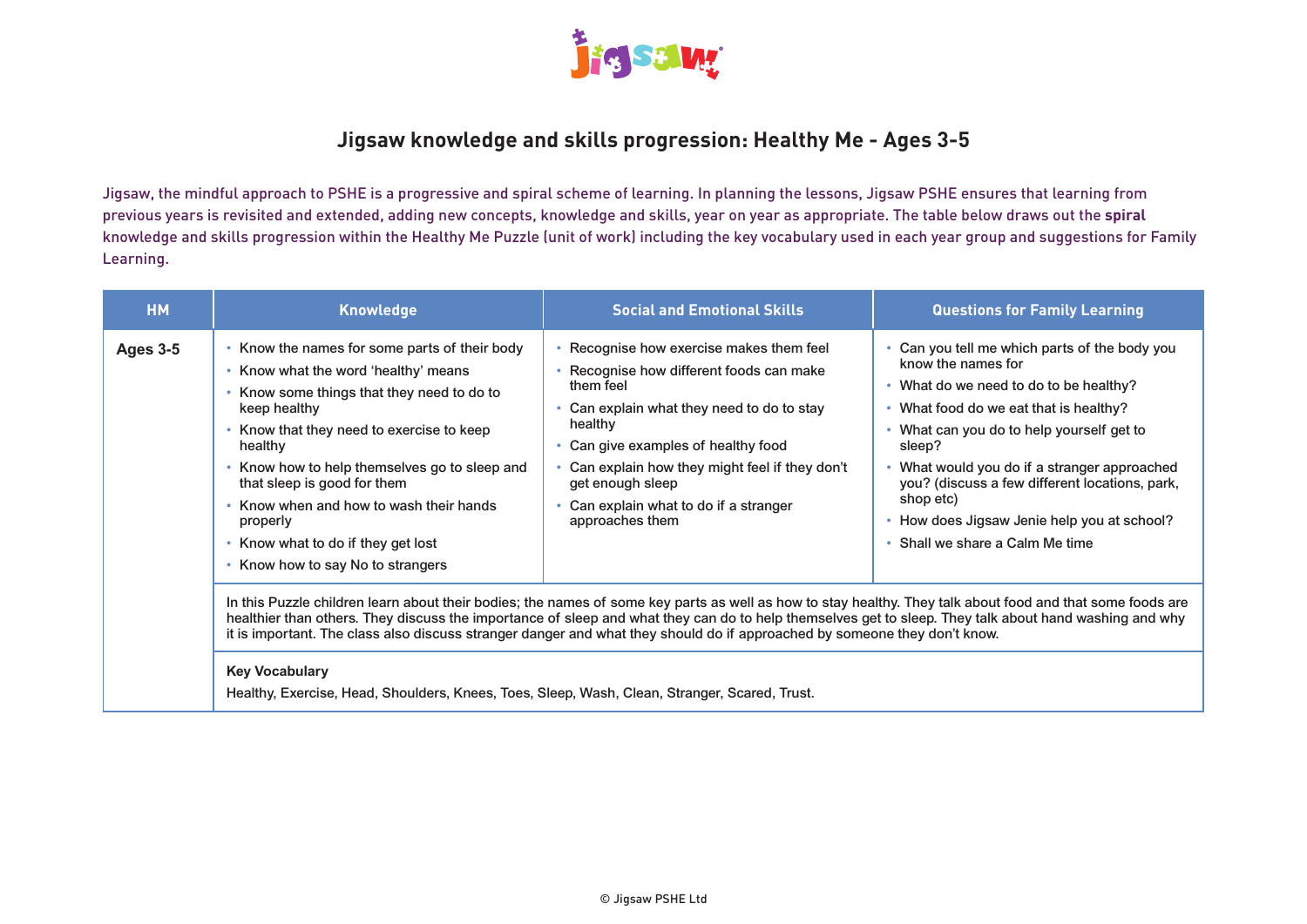

# **Jigsaw knowledge and skills progression: Relationships - Ages 3-5**

Jigsaw, the mindful approach to PSHE is a progressive and spiral scheme of learning. In planning the lessons, Jigsaw PSHE ensures that learning from previous years is revisited and extended, adding new concepts, knowledge and skills, year on year as appropriate. The table below draws out the **spiral** knowledge and skills progression within the Relationships Puzzle (unit of work) including the key vocabulary used in each year group and suggestions for Family Learning.

| <b>RL</b>       | <b>Knowledge</b>                                                                                                                                                                                                                                                                                                                                                                                                                                                                                                                                        | <b>Social and Emotional Skills</b>                                                                                                                                                                                                                                                                                 | <b>Questions for Family Learning</b>                                                                                                                                                                                                                                                                                                                                    |
|-----------------|---------------------------------------------------------------------------------------------------------------------------------------------------------------------------------------------------------------------------------------------------------------------------------------------------------------------------------------------------------------------------------------------------------------------------------------------------------------------------------------------------------------------------------------------------------|--------------------------------------------------------------------------------------------------------------------------------------------------------------------------------------------------------------------------------------------------------------------------------------------------------------------|-------------------------------------------------------------------------------------------------------------------------------------------------------------------------------------------------------------------------------------------------------------------------------------------------------------------------------------------------------------------------|
| <b>Ages 3-5</b> | Know what a family is<br>Know that different people in a family have<br>different responsibilities (jobs)<br>Know some of the characteristics of healthy<br>and safe friendship<br>Know that friends sometimes fall out<br>Know some ways to mend a friendship<br>Know that unkind words can never be taken<br>back and they can hurt<br>Know how to use Jigsaw's Calm Me to help<br>when feeling angry<br>Know some reasons why others get angry                                                                                                       | Can identify what jobs they do in their family<br>and those carried out by parents/carers and<br>siblings<br>Can suggest ways to make a friend or help<br>someone who is lonely<br>Can use different ways to mend a friendship<br>Can recognise what being angry feels like<br>Can use Calm Me when angry or upset | Who is in your family?<br>What jobs do mummy / daddy do around the<br>house?<br>Who are your friends? How do they make you<br>feel?<br>What do you do if your friend makes you<br>upset?<br>Can you tell me about a time when you felt<br>angry – what happened to stop you from<br>feeling angry?<br>How does Jigsaw Jenie or Jigsaw Jerrie Cat<br>help you stay calm? |
|                 | Children are introduced to the key relationships in their lives. They learn about families and the different roles people can have in a family. They explore<br>the friendships they have and what makes a good friend. They are introduced to simple strategies they can use to mend friendships. The children also<br>learn about Jigsaw's Calm Me and how they can use this when feeling upset or angry.<br><b>Key Vocabulary</b><br>Family, Jobs, Relationship, Friend, Lonely, Argue, Fall-out, Words, Feelings, Angry, Upset, Calm me, Breathing. |                                                                                                                                                                                                                                                                                                                    |                                                                                                                                                                                                                                                                                                                                                                         |